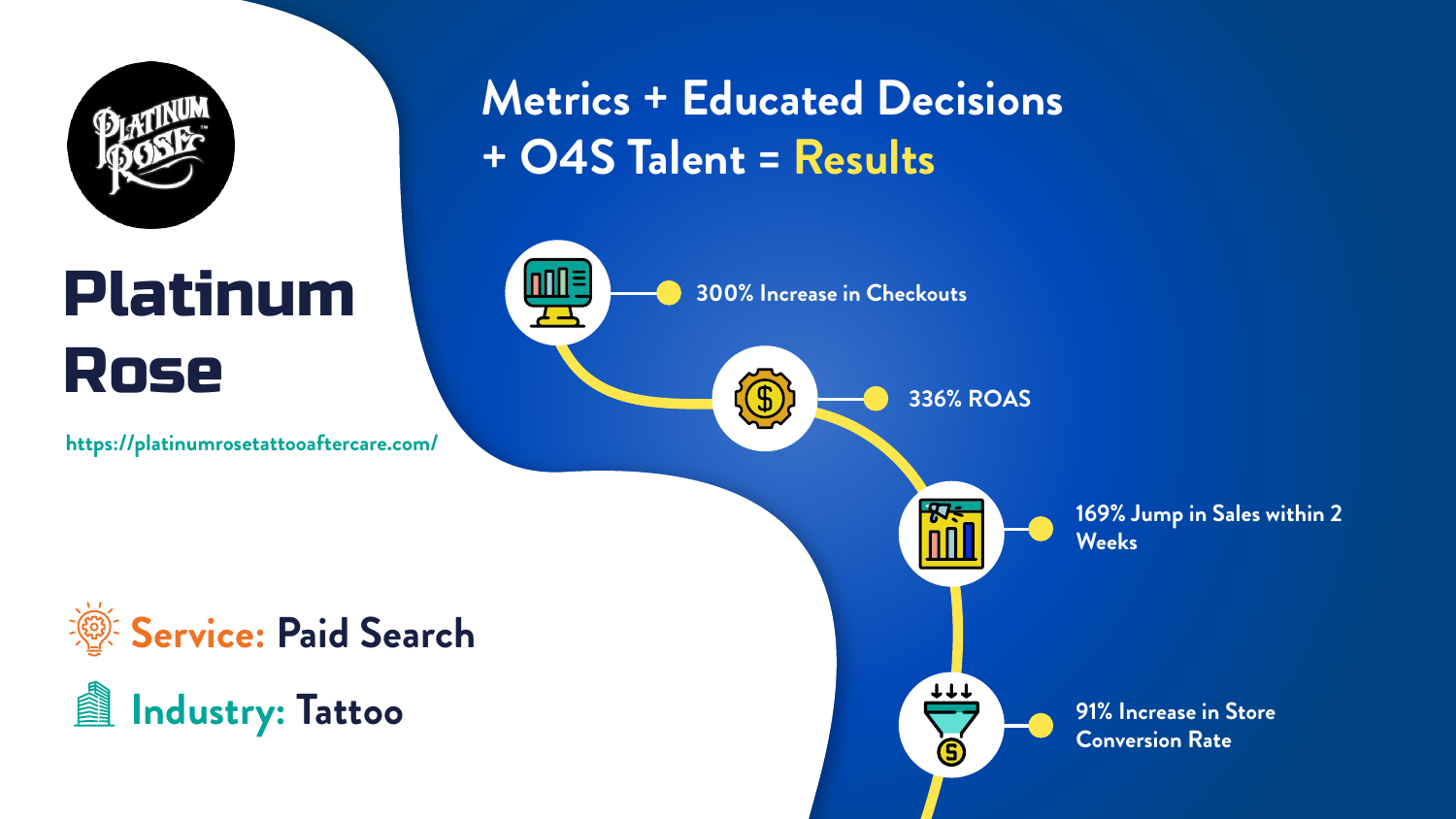## About the Business

#### Issues

Platinum Rose Tattoo After Care is a premium tattoo aftercare product as well as a great balm to use during the tattoo process. Natural and organic ingredients that are highly effective for tattoo aftercare that maximize the skins healing process after getting a tattoo as well as reducing swelling, irritation and reducing the friction during the tattoo process. Developed by actual tattoo artists with over 35 years of experience to give their tattoo customers the best healing treatment possible. It is now available for everyone.

Ineffective Google Ads campaigns not enough conversion to sales. Unsuccessful Keyword and Search Campaigns. Needed help with optimizing the Google Ads Account and Analytics and creating an effective Google Ads campaing to implement full digital marketing strategy.



**https://optimize4success.com**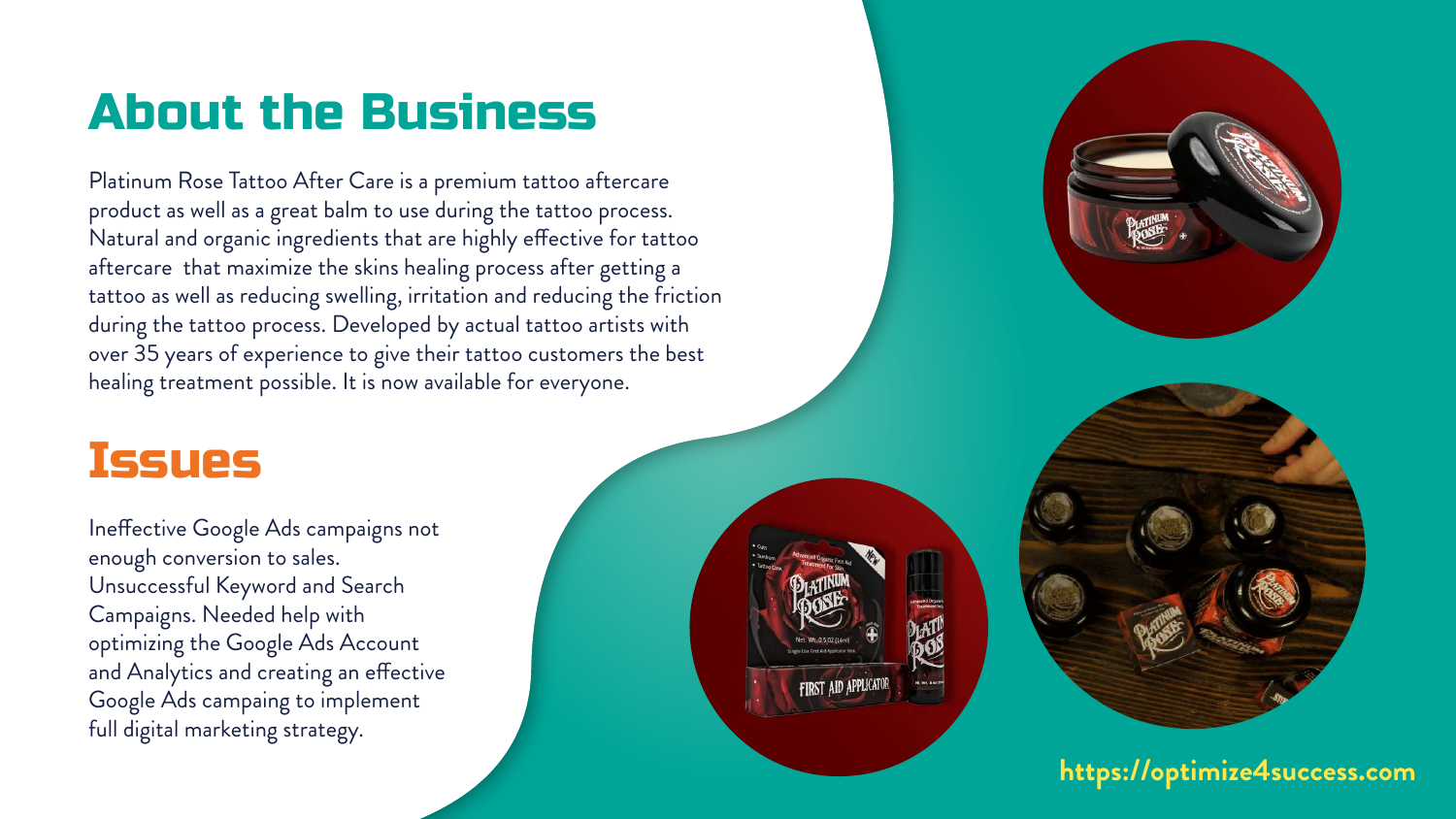

**https://optimize4success.com**